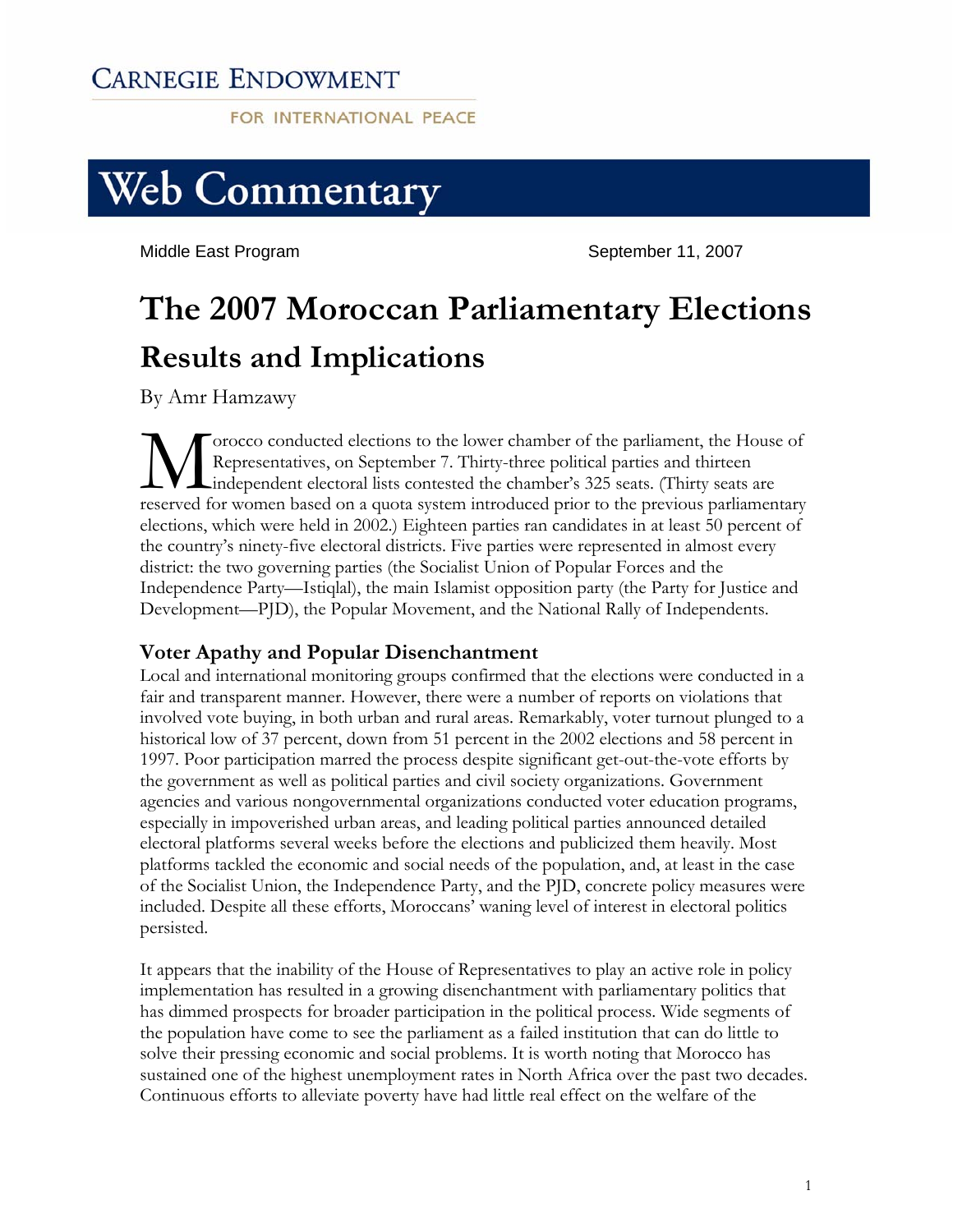country's poor. Major cities such as Casablanca, Rabat, and Marrakech have literally become encircled by rings of dilapidated settlements extending into the rural heartland that breed social illnesses such as religious extremism, juvenile criminality, and illegal migration by young people to the developed countries of the West.

Since 1998, many formerly hopeful Moroccan citizens have become increasingly skeptical about the capacity of the various Moroccan political parties to carry out meaningful socioeconomic reforms. In a remarkable turn of events that year that ended decades of political upheaval, the former opposition parties, the Socialist Union and the Independence Party, were asked by the late King Hassan II to form a coalition government. The two parties, operating in coalition with royalist and regional parties, have constituted the core of every Moroccan government since then. Nonetheless, little has come out of this transformation. The popular hopes of substantive reforms set in motion in 1998 have diminished greatly. The Socialist Union and the Independence Party did well enough in the 2002 elections to cling to leadership of their coalition regime: The Socialist Union won fifty seats in the House of Representatives and the runner-up Independence Party forty-six. The two parties' popular appeal was shrinking, however, as the decline in voter turnout (51 percent, down from 58 percent in 1997) and the rise of the Islamist PJD demonstrated.

Since Muhammad VI ascended to the throne in 1999, a sustained process of political opening has been occurring in Morocco. The political sphere has become more diverse, and safeguards for human rights have strengthened remarkably. General restrictions on press freedoms and repressive measures against individual journalists, apart from a few exceptional cases in the last few years, have gradually decreased. In what is an unprecedented step for the Arab world that has thus far remained unmatched, Morocco has also embarked on the difficult road of examining its repressive recent past. The National Commission for Reconciliation and Justice was established in 2003 to lead collective governmental and nongovernmental efforts to come to terms with the repression of the last few decades and to do justice to its victims.

However, improvements in the conditions of the political process have stopped short of addressing two central impediments to democratic transition in Morocco, the concentration of power in royal hands and the absence of credible checks and balances. Under King Muhammad VI, the monarchy has continued to be the key player in the Moroccan political system, depriving the legislature of any real oversight powers. In addition, the national electoral system, which is based on proportional representation, always produces a fragmented parliament that is easily checked by the monarchy. The concentration of power in the Moroccan system has also reduced the government to the role of executor of policies designed by the king, with no decision-making powers. Two major outcomes of these structural deficiencies have been diminished parliamentary credibility and weaker political parties. In this context, voter apathy becomes a form of protest by the majority of Moroccan citizens against a seemingly pluralist process that has left the monarchy untouched as the final arbiter of the system.

To place full responsibility for the low voter turnout in the 2007 elections on the domineering position of the king misses the mark, however. The deficient performance of political parties, be they in the governing coalition or in the opposition, has greatly exacerbated the problem. Over the last ten years, the coalition governments led by the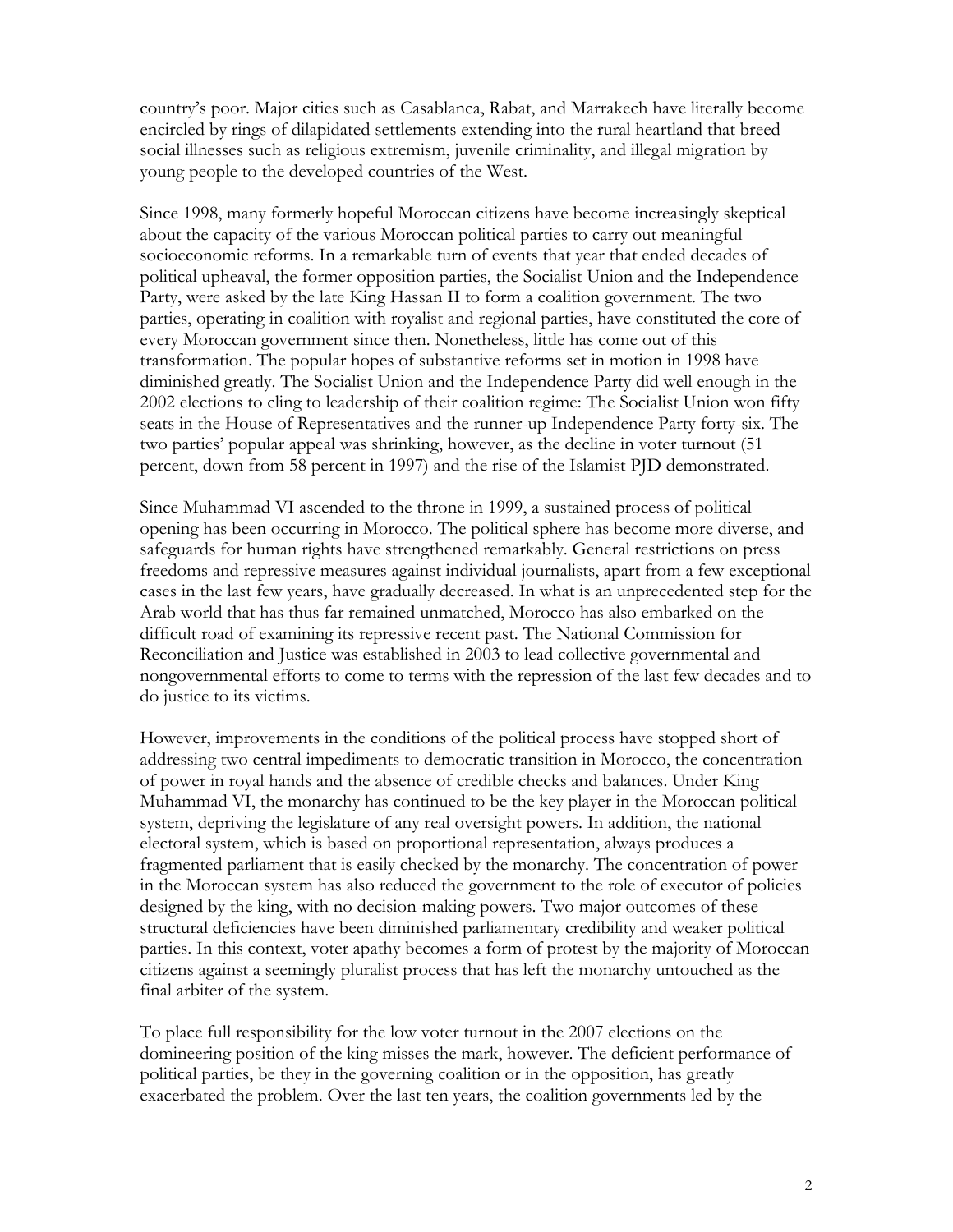Socialist Union and the Independence Party have failed to develop credible programs to resolve Morocco's severe socioeconomic predicaments. Worse, these regimes have been marked by corrupt practices that have jeopardized the historical legacy of the Socialist Union and the Independence Party as opponents of government corruption. The efforts of the parliamentary parties to reach a balanced distribution of power among the king, the cabinet, and the legislature have yielded no tangible results. The monarchy has systematically balked at introducing constitutional reforms in the areas pertaining to the decision-making powers of the cabinet—specifically those endowed in the office of the prime minister—and to the oversight powers of the parliament. The outcome has been a burgeoning mistrust of traditional political forces, which recent efforts by different parties at organizational and programmatic renewal have failed to contain.

But even the fresh and untainted PJD, which entered the Moroccan political scene in the mid-1990s and won forty-two seats in the 2002 parliamentary elections—up from the nine it took in its first electoral effort in 1997—has suffered somewhat from popular mistrust. To be sure, the PJD has benefited somewhat from its commitment to the opposition camp in the House of Representatives since 2002, avoiding the popular frustration that has been expressed toward the parties of the governing coalition. In addition, PJD members of parliament have become much more effective in recent years, focusing their legislative efforts on significant economic and social issues such as corruption, unemployment, and poverty. But the unimpressive track record of PJD-run municipalities has created an image problem for the party. Popular doubts have grown considerably about the ability of the PJD to translate its ideologically inspired opposition platform into meaningful policy measures were it to become the governing party, a challenge that Islamist opposition movements have been struggling with across the Arab world.

In fairness to the PJD, since 2002 the party has become less preoccupied with debates on ideological and religious issues, in contrast to Islamist political movements in Egypt and Jordan, for example. Under the leadership of Secretary-General Sa'd al-Din al-'Uthmani and the generation of young activists who joined the party in the late 1990s, the PJD has revamped its image in significant ways. The party has evolved into a venue for serious debates on public policy measures needed to address Morocco's social and economic problems. It has also reached out to liberal and leftist groups on the Moroccan political scene in an exceptional effort to normalize the image of the Islamist party and to build consensus on a national reform agenda. The PJD effected a remarkable breakthrough in 2005 with the endorsement of a new, more liberal version of the *mudawwana*, the code regulating marriage and family life. The revision of the *mudawwana* greatly improved women's social status and was opposed by more conservative Islamist elements. Moreover, in placing economic and social issues at the core of its 2007 electoral platform ("Together to Build a Just Morocco"), the party demonstrated that it was on a unique evolutionary trajectory relative to the rest of the Arab Islamist scene. The PJD has emerged as a pragmatic player committed to participation in pluralist politics and in constant search of real solutions to the persistent needs of the populace. Ideological assertions, including calls for application of *sharia*, have been gradually reduced to low-key objectives. Indeed, instead of referring to *sharia*—or to an Islamic frame of reference—the 2007 electoral platform of the PJD mentioned the "protection of Morocco's Islamic identity" as only one of its priorities. Yet it seems that these significant changes were insufficient to convince more Moroccans to vote in the recent elections.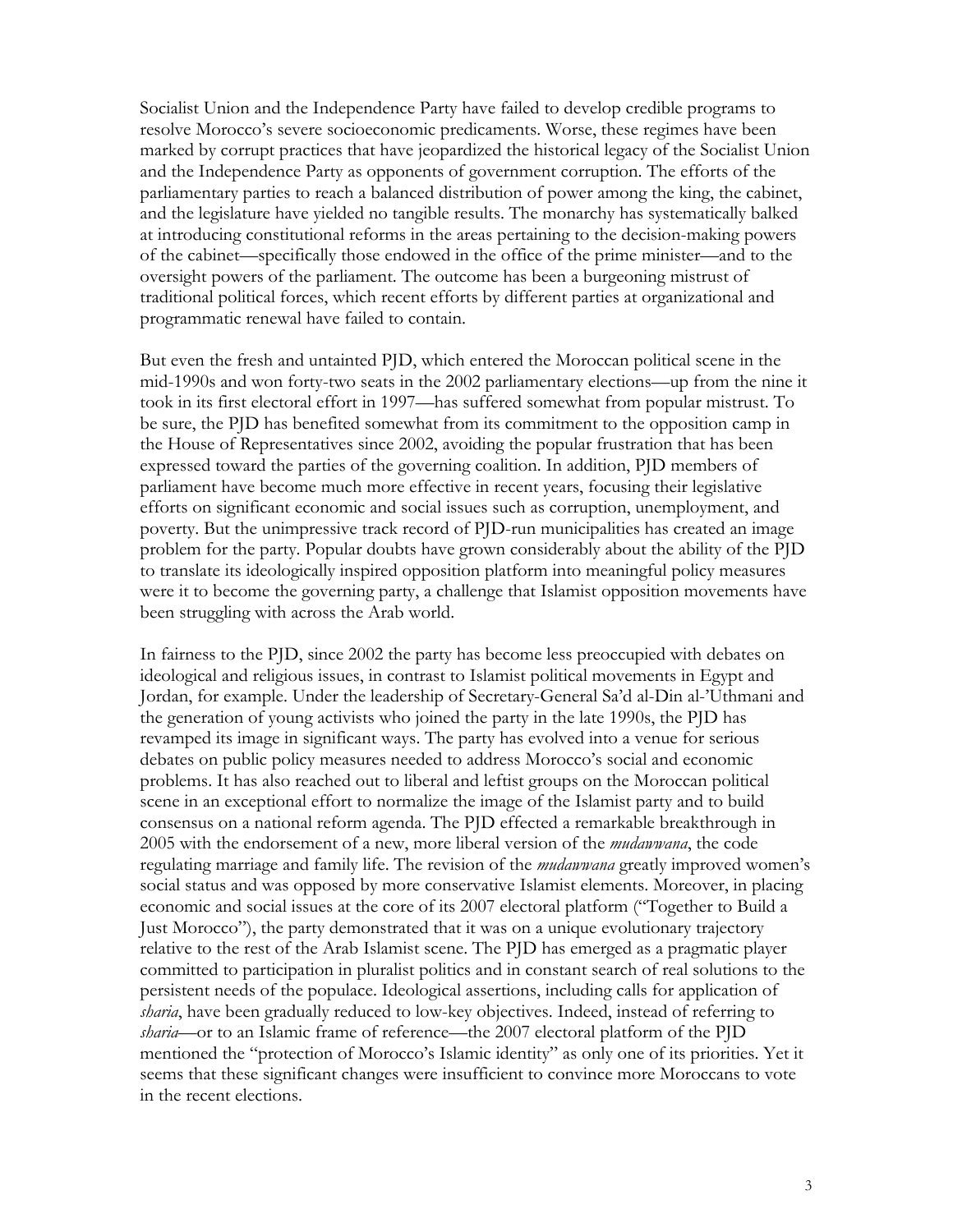Although the PJD has managed in recent years to develop stable and increasingly wellorganized constituencies in urban centers, especially among the younger segments of the Moroccan population, its popular appeal has remained limited. Like Islamist movements elsewhere in the Arab world, the PJD has capitalized on the growing momentum toward Islamization in society. Islamist currents in vital social spheres—education, social services, media outlets, and youth activism—have been strengthening in Morocco since the 1970s. The Islamist momentum has gradually forced the expansion of the space given to the articulation of religious ideas in politics. However, in its efforts at constituency building, the PJD has failed to tap into the social capital accumulated and sustained by other Islamist organizations such as the Movement for Justice and Charity (al-'Adl wa al-Ihsan) of Sheikh Abdul Salam Yassin.

In the last two decades, the followers of Sheikh Yassin have advanced to the forefront of the movement toward Islamization in Morocco, focusing their activism on proselytization and the provision of social services. Because of its rejectionist attitude toward the monarchy and its leadership's claim that the whole political system is corrupt and therefore cannot be reformed gradually, the Movement for Justice and Charity has boycotted politics since its inception in the 1980s. Prominent figures in the movement have systematically criticized the PJD for its participation in parliamentary politics and accused the party leadership of being submissive to the monarchy. The popularity of the fundamental opposition rhetoric of Justice and Charity among Islamist constituencies has kept the PJD from mobilizing wide segments of the disenfranchised population. Despite conflicting accounts regarding the voting behavior of the members of Sheikh Yassin's movement and its sympathizers in previous parliamentary elections, the voter turnout in 2007, as well as the PJD's limited gains, demonstrates that a considerable majority of Islamist constituencies boycotted the elections.

#### **Election Results: A Surprising Outcome?**

The results of the 2007 parliamentary elections surprised many observers. The liberal conservatives of the Independence Party finished the race in a leading position, with fiftytwo seats (and 16 percent of the popular vote), followed by the PJD, which secured forty-six seats (14 percent of the popular vote). The Popular Movement and the National Rally of Independents finished third and fourth, with forty-one and thirty-nine seats, respectively. The party that formerly held the most seats, the Socialist Union, was reduced to possession of just thirty-eight.

The fall of the Socialist Union was widely expected because of a series of internal conflicts and splits within the party as well as the poor record of the governing coalition. However, the strong showing of the Independence Party, the Socialist Union's longtime coalition partner, is puzzling. Two factors can be mentioned here; the appeal of the Independence Party to traditionally religious constituencies in Morocco and the party's strong networks of support in some rural areas.

The PJD's results also came as a surprise. Prior to the elections expectations were high regarding the Islamists' potential gains, especially against the background of Western and domestic polls predicting an unstoppable rise of the PJD. During the final phase of the election campaign, the party leadership expressed high optimism, stating publicly that seventy to eighty seats were within reach and that the party would be the strongest bloc in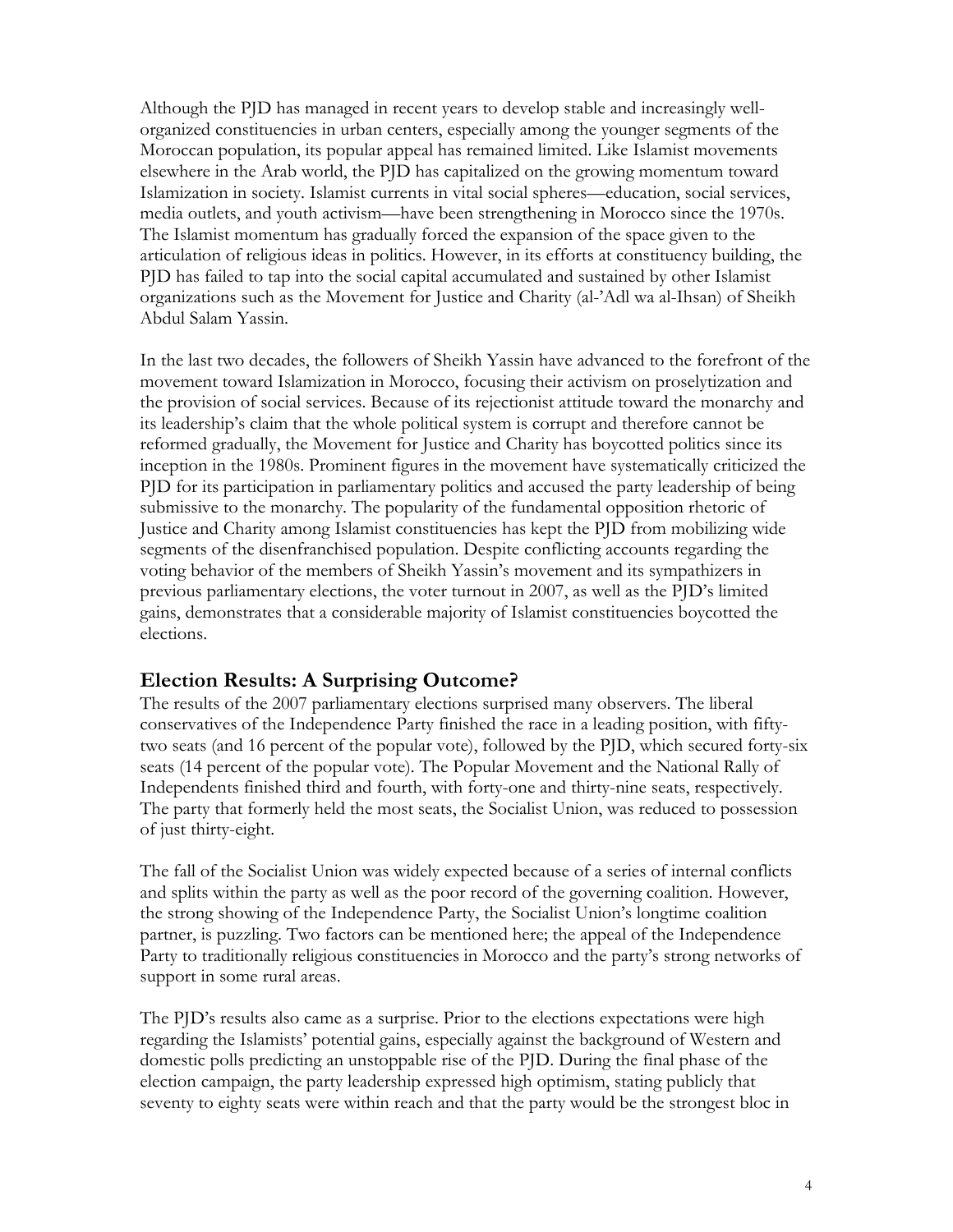the parliament. The fact that the PJD added only four additional seats in 2007—going up from 42 in 2002 to 47—has stunned its leadership. Initial statements by prominent party figures were characterized by an angry tone and harsh accusations of vote buying by other parties; however, it seems likely that the party will accept the outcome of the elections as legitimate.

Most probably, the election results will lead to a new governing coalition led by the Independence Party, in which the liberal-inclined Popular Movement and the National Rally of Independents, along with a few junior partners, will participate. Whether the Socialist Union would stick to its strategic alliance with the Independence Party or change to the opposition banks continues—four days after the elections—to be unclear. And although initial statements by the leadership of the Independence Party left the question of whether the PJD would be asked to join the governing coalition unanswered, it is likely that the Islamists would remain in the opposition in the new parliament. Indeed, the PJD's modest showing in the elections seems to have spared both the monarchy and traditional political forces the painful task of including the party in the new government, which would have been necessary had it finished the race in the first position. Prior to the elections, contradictory signals were reported to be coming from the palace with regard to the inclusion of Islamists in government. Until election day, traditional political forces, especially the Socialist Union and—despite ambiguous statements by some of its leaders—the Independence Party sustained a rejectionist attitude with regard to the prospect of building a coalition government with the Islamists.

The outcome of the 2007 parliamentary elections in Morocco does not change the country's political scene fundamentally. The grand narrative of political continuity amid slow gradual liberalizing reforms has once again proven persistent. However, the unprecedented low voter turnout, symbolizing as it does a growing mistrust of politics, represents a challenge to both the monarchy and the political parties. There is a clear paradox in Moroccan politics; even as the country has taken significant steps toward opening up the political sphere and gradually expanding the scope of pluralism, popular interest in electoral politics has been decreasing as the election results attest. Unless the monarchy and political parties, traditional forces and Islamists, work out a consensus regarding the empowerment of the parliament and the cabinet as well as minimizing the concentration of power in royal hands, voter apathy is likely to grow.

**Amr Hamzawy** is a senior associate at the Carnegie Endowment and a noted Egyptian political scientist who previously taught at Cairo University and the Free University of Berlin. Hamzawy has a deep knowledge of Middle East politics and specific expertise on the reform process in the region. His research interests include the changing dynamics of political participation in the Arab world, the role of Islamist opposition groups in Arab politics, with special attention both to Egypt and the Gulf countries.